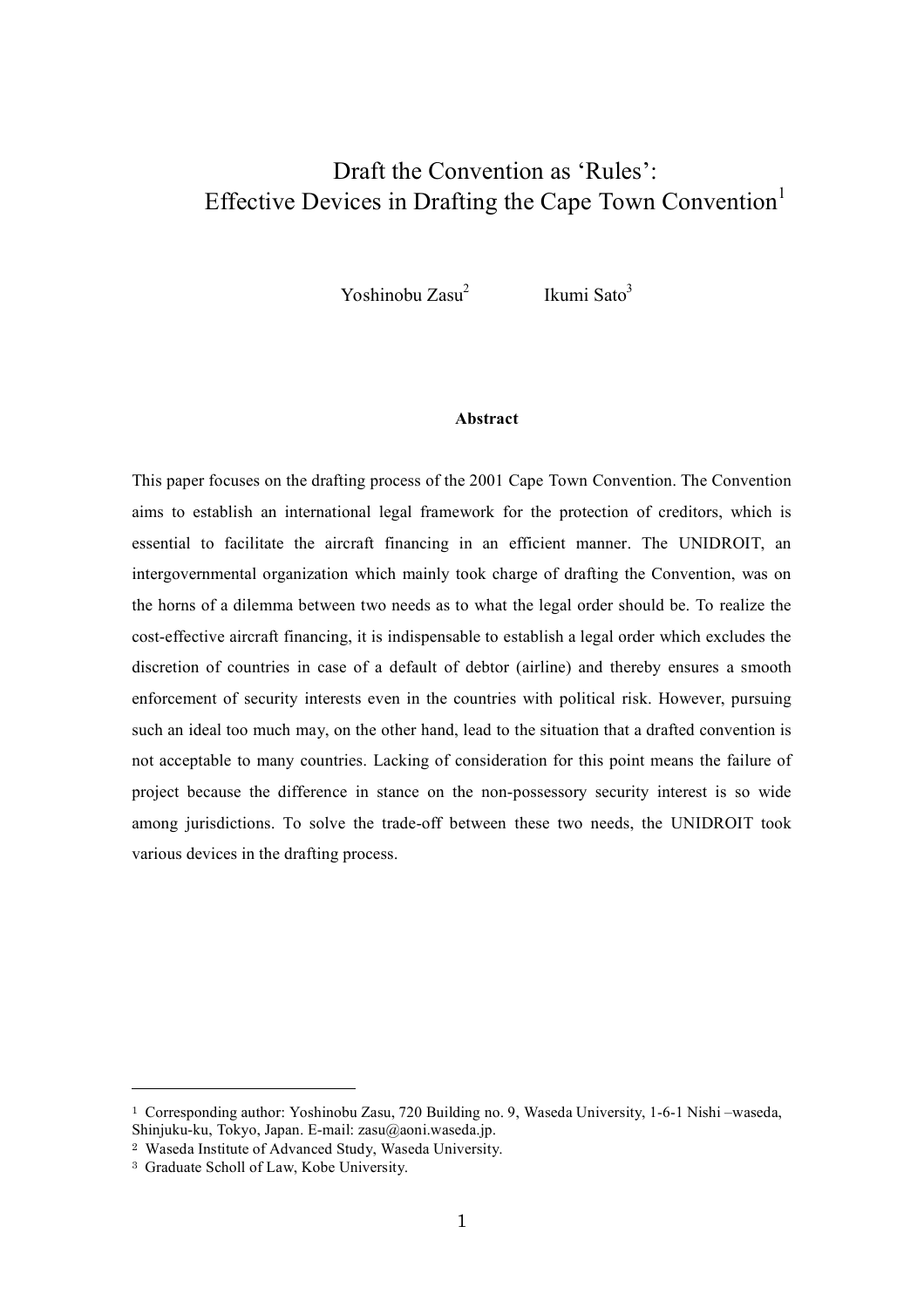# **1 Introduction**

The entrepreneur can be financed easily by offering the creditor a collateral. He can use his means of production as a collateral if he is allowed to offer only their titles and to continue using them under the law. He also has the choice of using a lease or conditional sale if the goal of financing is equipment investment.

However, the asset-backed financing and leasing of aircraft are sensitive to local conditions of the host country in which the entrepreneur (airline) is located. The reason is that these conditions affect the acts of state authorities in case of a default by the airline. This tends to intensify in developing countries. If the creditor can't repossess the aircraft rapidly and sell or lease it smoothly at case of a default, the creditor can't finance the airline enough by getting the aircraft as collateral. Therefore, in those countries, the airline is suffered from high costs in financing and in the worst case it can't even access the international financing market.

One of means to solve that problem is to restrict the discretion of state authorities by a convention. The convention has a potentiality to make state authorities of its contracting state act in accordance with its duties. On this occasion, as the duties of convention are drafted clearly, the discretion of state authorities becomes more restrictive. As a result, the creditor can enjoy the predictability on financing in contracting states.

In this paper, we discuss the Cape Town Convention, whose main purpose is to facilitate the financing for acquisition and use of high value mobile equipments in an efficient manner.<sup>1</sup> For this purpose, the Convention aims to establish a stable international legal framework for the protection of creditors in asset-based financing and leasing of certain categories of mobile equipment including aircrafts.

To facilitate the aircraft financing, as mentioned above, it is necessary that the creditor can predict the smooth enforcement of security interest in a host country, and for a convention to create the predictability, it is necessary that the duties of the convention is drafted clearly. The same arguments can be found in terms of the Cape Town Convention. For example, the preamble of the Convention says that it facilitates the asset-based financing and leasing "by establishing clear rules to govern them." This point is considered to show that the drafters of the Convention sufficiently appreciated the significance of drafting its duties clearly.

One of instances showing the drafters' efforts are successful in this point is found at the

<sup>&</sup>lt;sup>1</sup> The preamble of the Convention.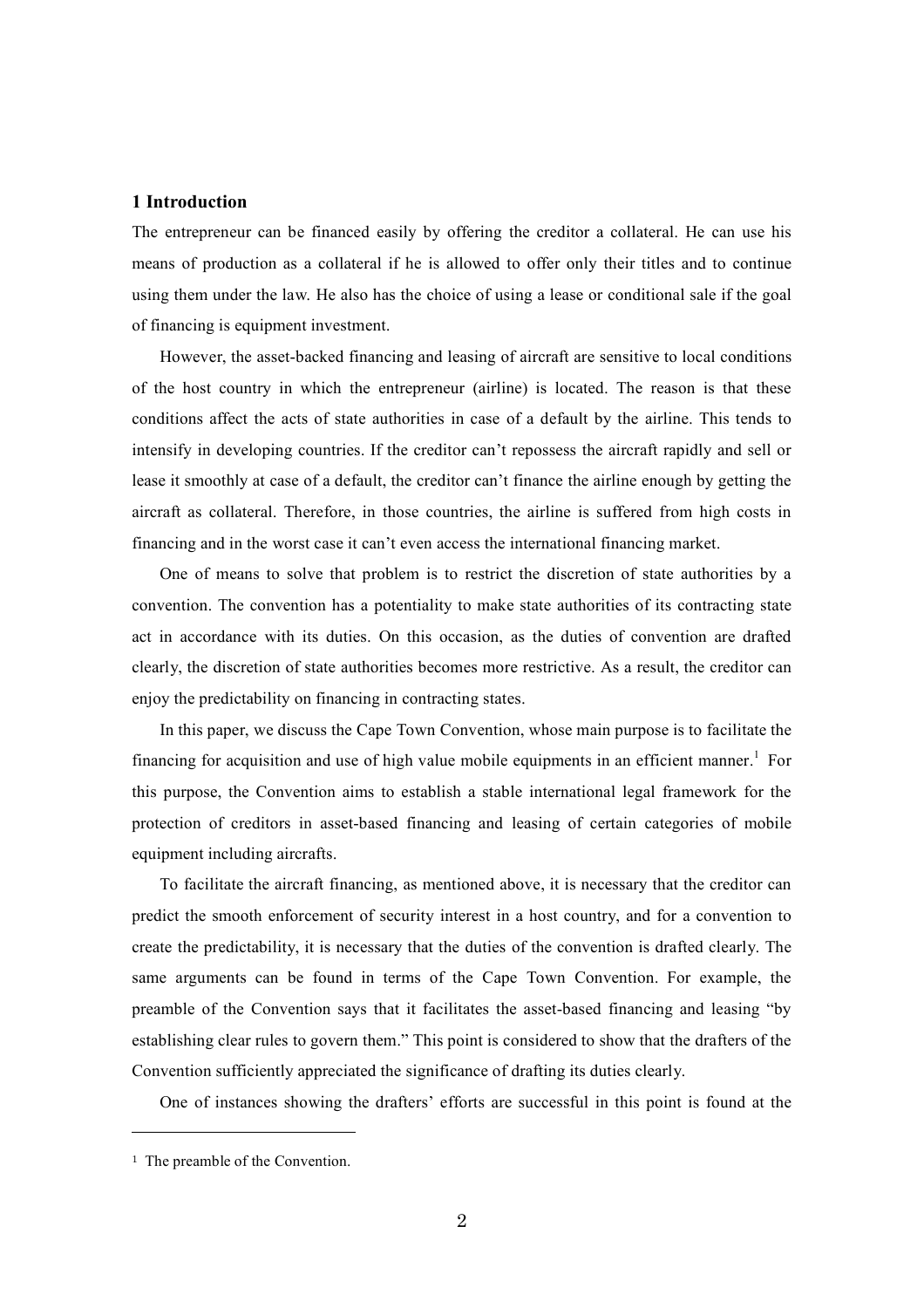discount offered by the EXIM since 2003. The bank has offered a one-third reduction of its exposure fee on the asset-backed financing of new US-manufactured large commercial aircraft for airlines in contracting states of the Convention. The exposure fee is the risk premium which the bank charges for the export financing. Behind the discount, there is the fact that the bank has an expectation that the Convention significantly reduces the legal risk associated with aircraft financing. Through the discount, many airlines located in the developing countries have enjoyed more favorable financings.<sup>2</sup> This implies that the Convention is clear enough to give creditors the predictability on aircraft financing.

On the other hand, the number of contracting states is another important factor influencing whether a convention is successful or not. One of purposes of this type of conventions is to harmonize or unify the private law between countries and thereby to reduce transaction costs for transnational parties. In particular, as far as the Convention is concerned, the mobility of the equipments covered by it makes this factor more important because it is impossible to establish a stable international legal framework for the protection of creditors without supports by many countries. For this reason, it is considered that the drafters were also necessary to draft the Convention acceptable to many countries. Table 1 shows that the drafters' efforts are successful in this point.

However, as described later, countries may have a different preference from business in clarity of a convention. In such a case, it isn't easy for drafters of a convention to satisfy both needs from business and countries. For this reason, the international organization which played a primary role in drafting the Convention, UNIDROIT, had to create various devices to satisfy these two needs. As the result, the Convention is very unique in some points. We analyze that these needs strongly effect the contents, the structures and the drafting processes of the Convention in terms of economic analysis of law.

The rest of this paper is organized as follows. In the next section, we develop our basic model and, through that means, evolve a hypothesis about the preferences of business and countries in clarity of the convention covering aircraft financing. In Section 3, we analyze the significance of some devices created by the UNIDROIT to satisfy these two preferences. Section 4 concludes and notes some policy implications.

# **2 Basic Model**

<sup>2</sup> <http://www.exim.gov/pressrelease.cfm/A45E77EE-DF56-CE48-084A25574AAEA175/>.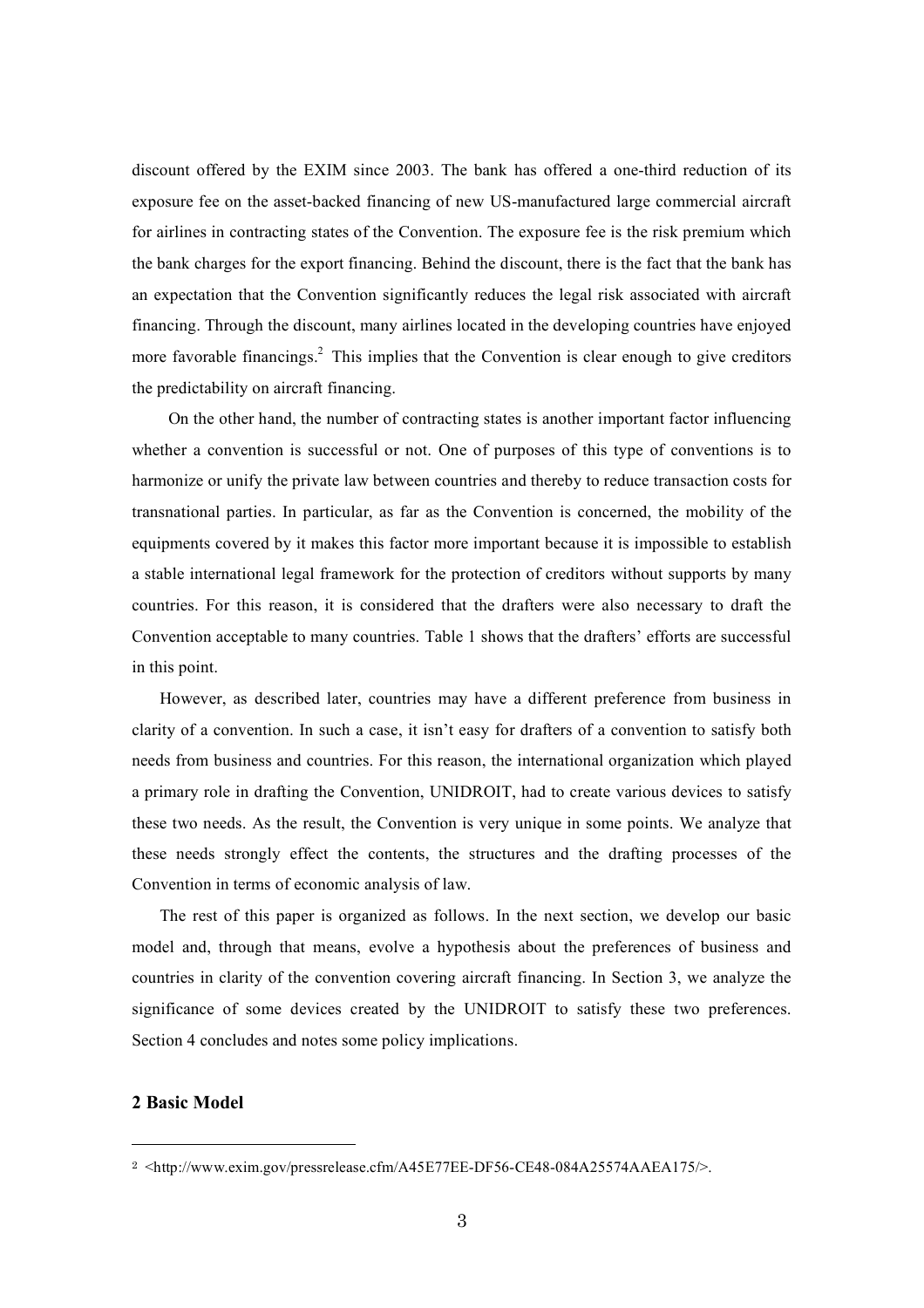In this section, we develop a simple model and analyze that how the clarity of convention effects the acts of creditor and debtor and how much clarity is required to acquire many approvals from countries and thereby consider the preference of business and countries in the clarity of convention. We discuss a convention covering the asset-based financing and leasing of aircraft.

Our basic model consists of the decision-making of three actors; a drafting organization, states and business. Each role of these actors and all stages of the game are organaized as follows.

- 1. A drafting organization drafts a draft convention.
- 2. States make a convention based on the draft convention and adopt it in a diplomatic conference.
- 3. A creditor concludes a loan agreement with a debtor (airline) for the purchase of aircraft.
- 4. In case of a default of the airline, the creditor excises his security interest in the state in which the aircraft is located.

Each stage is explained more concretely below. Firstly, a drafting organization drafts a draft convention covering asset-base financing and leasing of aircraft. In doing so, the drafting organization is free to decide whether it drafts the draft convention as 'rules' or as 'standards' and if it decides to do as 'rules,' it is also free to decide the strength of security interests. This paper adopts such a definition in accordance with Kaplow (1992), in which the only distinction between 'rules' and 'standards' is the extent to which efforts to give content to the law are undertaken before or after individuals act.<sup>3</sup> Therefore, if the drafting organization decides to draft the draft convention as 'rules,' the law is given content by the organization. On the other hand, if it decides to draft the draft convention as 'standards,' the law is given content by the state authorities and courts of contracting states, which apply or enforce the convention in their own jurisdictions.

Secondly, the government delegates of each State make a convention based on the draft convention and adopt it in a diplomatic conference. If the convention is not acceptable to many states, it is not adopted. Each state decides whether it ratifies the convention adapted in the diplomatic conference. If ratifications reach the number provided in the convention, the convention enters into force.

<sup>3</sup> Louis Kaplow*, Rules Versus Standards: An Economic Analysis,* 42 Duke L. J. 557 (1992).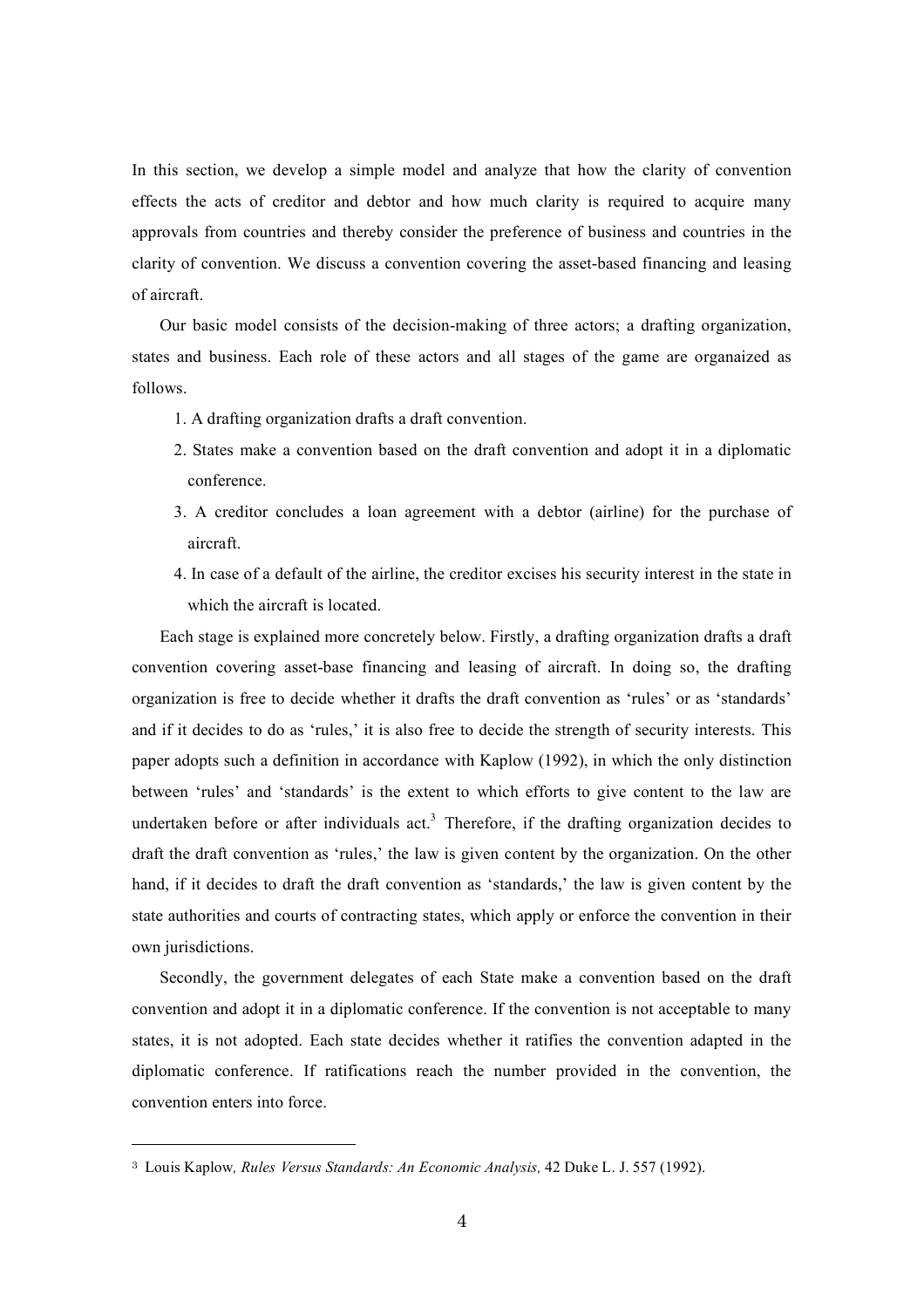Thirdly, under the convention entering into force, a creditor concludes a loan agreement with an airline for the purchase of aircraft. In a contract, they agree to a financed amount and interest while they agree that the creditor has the security interest on aircraft to secure payments of the principal and interest. If the business of airline is good, the airline will pay the principal and interest back to the creditor in accordance with the contract. On the other hand, when the business is bad, the airline will make a default.

In case of a default of the airline, fourthly, the creditor exercises his security interest on aircraft in a contracting state in which the aircraft is located. But he can not always do that smoothly. The reason is that the state authorities and courts of contracting states may reject enforcement, repossession, deregistration or exportation of the aircraft by the creditor. On this occasion, if the convention which the contracting state ratified is a rule-like convention, the state authorities and courts have duties to act in accordance with the clear wording of the convention. On the other hand, if the convention is a standard-like convention, the state authorities and counts would have discretion within the ambiguous warding of the convention.

Hereinafter, we develop the analysis of this game in a contrary order. The rest of this section is as follows. We analyze the forth stage in Subsection 2.1, the third stage in Subsection 2.2, the second stage in Subsection 2.3 and the first stage in Section 3.

#### **2.1 Enforcement of the Security Interest on Aircraft in the Host Country**

If a convention is rule-like one, the state authorities and courts of contracting states act in accordance with the clear duties of the convention. If a convention is standard-like one, on the other hand, the state authorities and courts are given the discretion. In this subsection, we analyze the acts of state authorities and courts when a convention is standard-like one.

In this occasion, the state authorities of the host country can use the discretion to give priority not to the secured creditor but to another interested party. Moreover, a standard-like convention leads the complicated weighing of various interests when the courts interpret the text of the convention. As a result, it may be occurred that the interest of secured creditor is subordinated to the interest of another interested party. These acts of state authorities and courts are represented as following.

$$
\max_{\sigma} W^{S:post} = (1 - \sigma)s
$$

 $\sigma$  represents the degree of protection of creditor's interest,  $W^{S:post}$  does the benefit of host country and s does the value of collateral.  $\sigma \in [0,1]$  can be considered to be a rate of the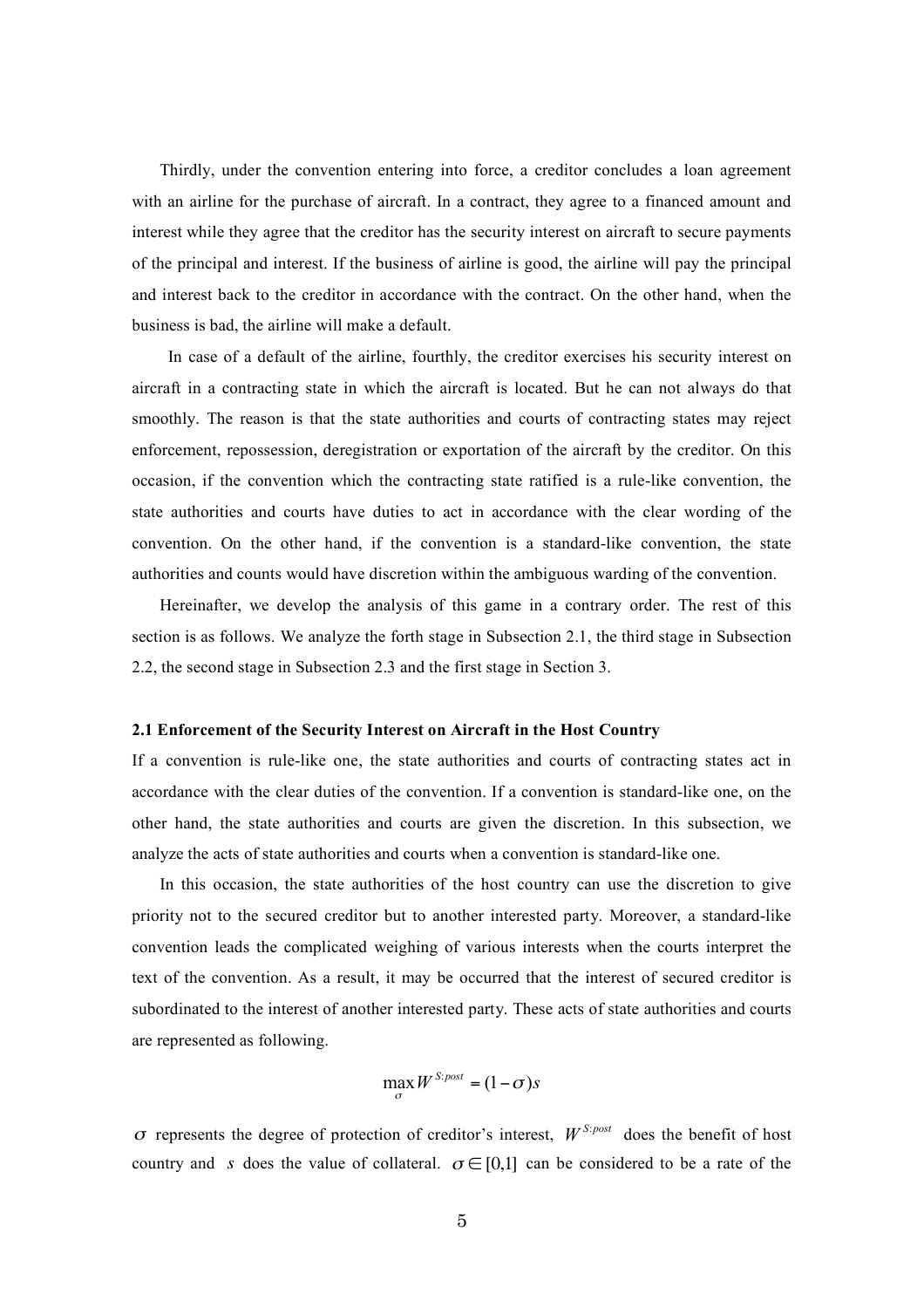value of collateral discounted by the degree of protection of creditor's interest.  $1 - \sigma$ , therefore, .<br>∴ means the degree of protection of interests other than the creditor's one. As a result of the exercise of security interest, the secured creditor actually obtains the value of collateral  $\sigma s$  and the other interested parties obtains its rest  $(1 - \sigma)s$ . These are the factors of which the state authorities and courts consider when they wield the discretion or weigh the interests.

authorities and courts do not protect the creditor's interest. This means that a secured creditor In this occasion, the decision of authorities and courts is  $\sigma^* = 0.4$  That is to say, the ! has to be prepared for the case that he can not exercise his security interest smoothly in the host country in case of a default of the airline if the convention is standard-like one. The reason is that the possibility is not denied completely, that the state authorities and courts give priority to another interested party other than the secured creditor based on the protection of the weak.

#### **2.2 Asset-based Financing and Leasing of Aircraft between Creditor and Debtor**

In this subsection, we consider a loan agreement to purchase an aircraft between a creditor and a debtor (airline). We assume that the both parities are risk neutral. The creditor loans a funds *I* to the debtor to obtain an aircraft. The airline acquires an aircraft by using the funds and runes air transport business. The airline needs a cost  $\psi$  to do that business. The business is successful with probability  $1-p$  and leads to default of the airline. Then, the lender successful with probability p and yields a benefit  $b(> I + \psi)$ . Following the loan ! ! exercises his security interest on the aircraft and acquires the collateral *s*. In this regard, the agreement, the airline transfers the lender *t* as principal and interest. The business is not lender practically gets a real collateral value  $\sigma s$ , which is discounted by the protection level of security interests in the host country. Figure 1 shows that relationship between the lender and the airline.

! In brief, the lender gets  $t - I$  with probability p and acquires  $\sigma s - I$  with probability extending to purchase an aircraft. We suppose that the agreement is characterized by 1- p. The airline, on the other hand, receives  $b - t - \psi$  with probability p and obetains ! !  $-\psi$  with probability  $1-p$ . With that in mind, the lender and the airline enter into a loan solution. We solve the following problem and get the solution:  $t^{*}(p,b,\sigma,s,I,\psi)$  and the contents of the agreement are determined by the Nash bargaining

 $\max_{t} [p(b-t) - \psi] \times [pt + (1-p)\sigma s - I]$ 

<sup>4</sup> The variables whit superscript \* indicates ones each actors choose.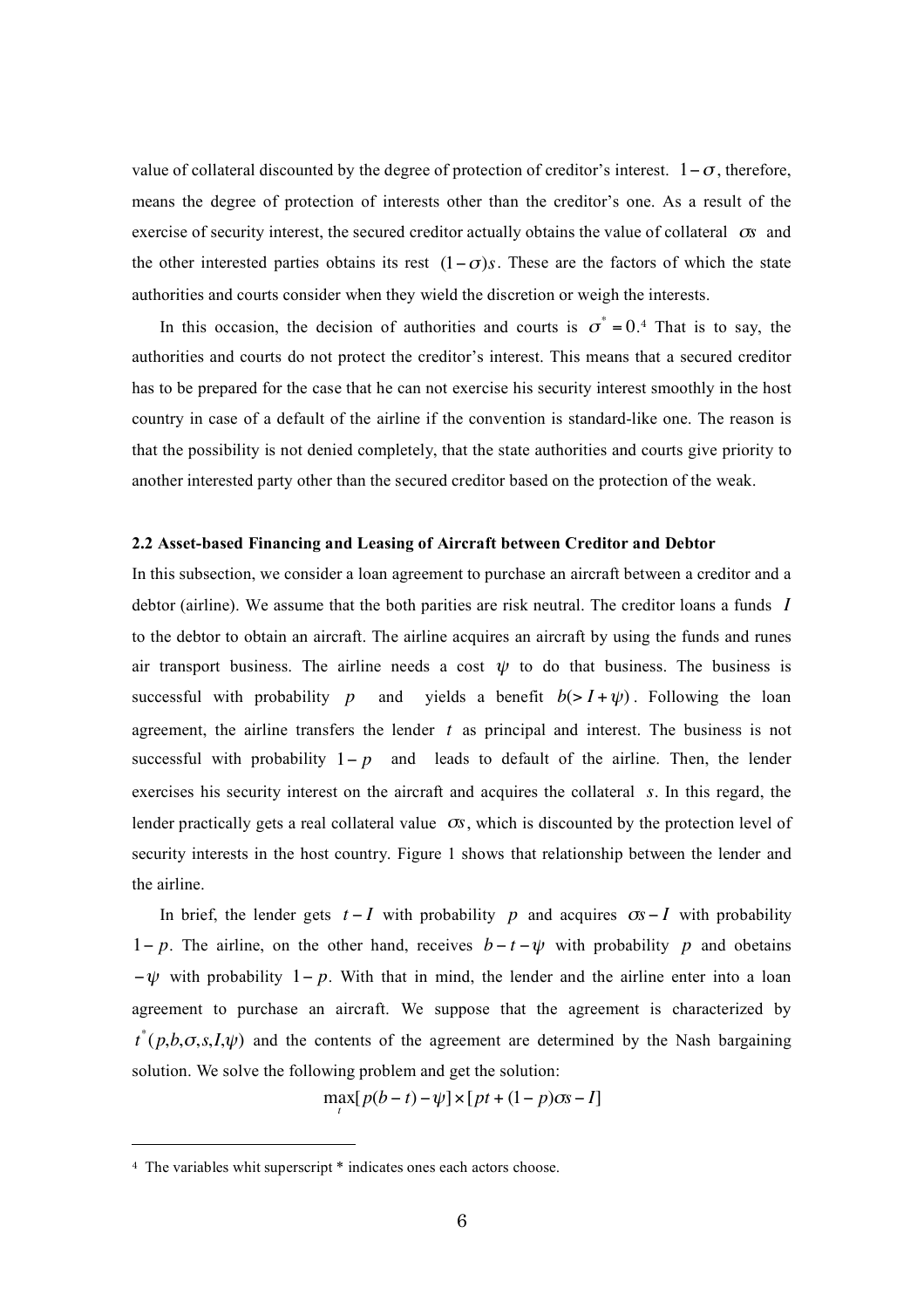$$
t^* = [pb - (1 - p)\sigma s + I - \psi]/2p
$$

! value of the aircraft as collateral may be depreciated by the judicial inefficiency of the host From this equation, we can find that the amount of repayment for the lender  $t^*$  increases as the protection level of security interests  $\sigma$  in the host country is smaller. This means that if the country, the lender takes such risks into consideration of the contract. The equilibrium transfer *t* \* by determined the Nash bargaining, as be well known, divides the benefit of the parties into equal parts. Therefore, each profit of the lender and the airline is

$$
[pb + (1-p)\sigma s - I - \psi]/2 \quad (1).
$$

The lender finances the airline only when this formula is positive. The protection level of security interests in the host country  $\sigma$  which makes the formula (1) positive is

$$
\sigma > \frac{I + \psi - pb}{(1 - p)s} .5
$$

.<br>.<br>. We define the right side of this formula as  $\hat{\sigma}$ . Other things being equal, the lender finances the airline only in the scope of  $\sigma > \hat{\sigma}$ , and doesn't in that of  $\sigma \leq \hat{\sigma}$  (see Figure 2). This means e de la construcción de la construcción de la construcción de la construcción de la construcción de la construcción<br>En la construcción de la construcción de la construcción de la construcción de la construcción de la const that if the protection level of security interests in the host country is not sufficiently large, the lender doesn't finance the airline, and vice versa. This is credit rationing, which results from an insufficient protection of foreign lenders' security interests in the host country.



Figure 2 Range of  $\sigma$  in which the lender doesn't finance the airline (i.e. in which the credit rationing occurs)

Simple comparative statics on  $\hat{\sigma}$  obtains  $\partial \hat{\sigma}/\partial p < 0$ . This represents that  $\hat{\sigma}$  becomes ! ! hand, a host country must protect security interests of foreign lenders more strongly when an bigger as the probability  $p$ , with which the air transport business is successful, is smaller. Therefore, the range of  $\sigma$  in which the lender finances the airline becomes narrower. In other

!

<sup>&</sup>lt;sup>5</sup> To make things interesting, we will assume that  $I + \psi - pb > 0$ . The value of  $\hat{\sigma}$  is nonnegative.

This indicates that on the equilibrium with  $\sigma = 0$  investment to the business is not financed.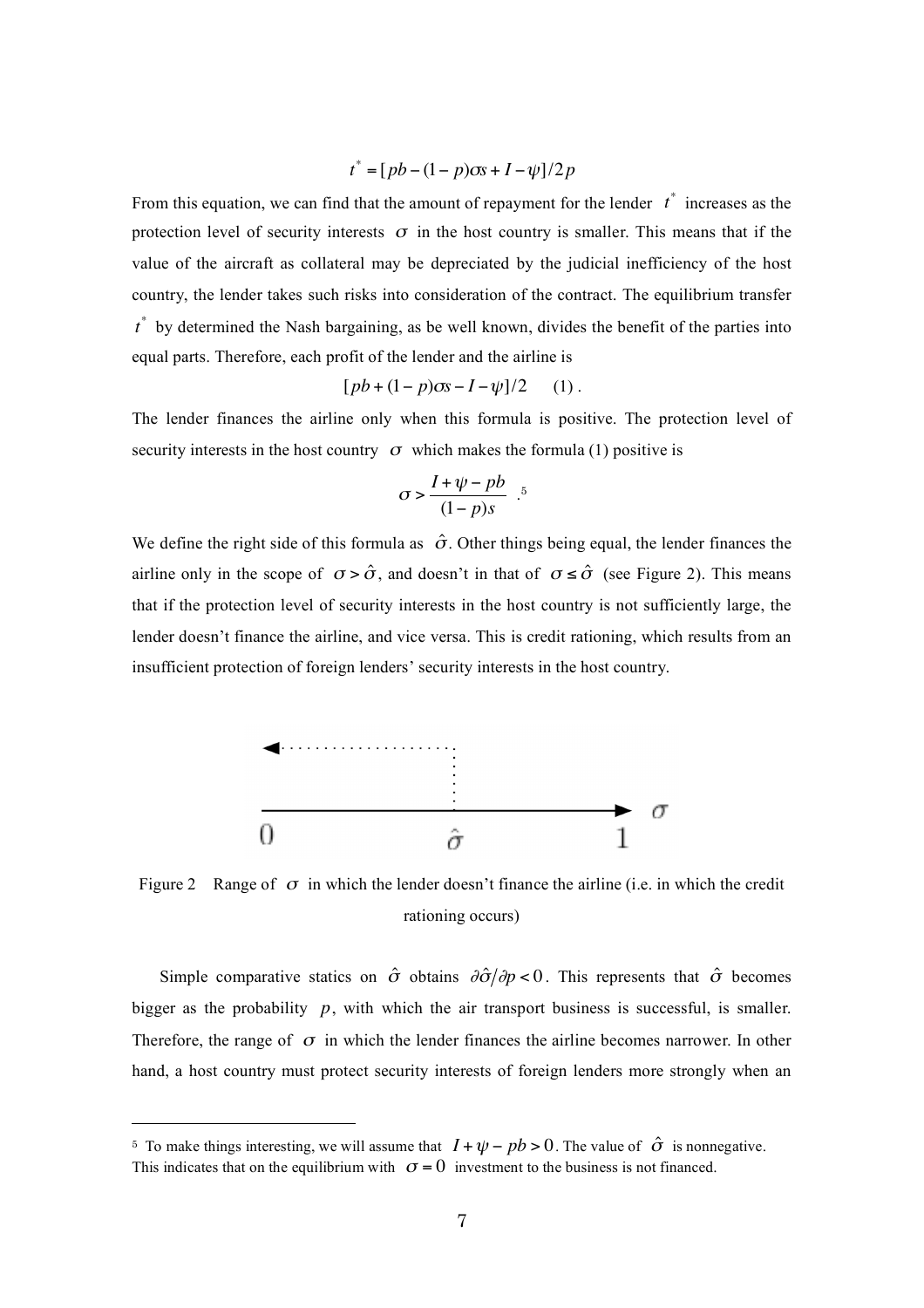airline in the country is less credible. For above reasons, as regards the preference of business for the clarity of conventions, we can suppose that business likes a rule-like convention.

## **2.3 Ratification of the Convention by States**

In this subsection, we analyze the decision-making by states of making and adapting of a convention in a diplomatic conference and the decision-making by states whether they ratify the convention which was adapted. The former decision-making and the latter decision-making are based on different policies. But these two decision–makings are common in being effected by the clarification of convention.

As regards the preference of states, we suppose that the convention could not be acceptable to many states if the draft convention or the convention are drafted as 'rules.' The reason is that the increasing number of states which participates the global community and the diversified interests of states. For this reason, in the stage of adaptation of convention, if a draft convention was drafted as 'rules,' it is difficult for such a draft convention to reach an international consensus on adaptation. For similar reasons, in the stage of ratification of convention, if a convention is a rule-like one, a few countries would ratify the convention and the convention does not reach to the critical mass. Therefore, the convention could not catch the potential contracting states which ratify the convention expecting the network effects of the convention. In brief, whether in the stage of adaptation or ratification, there is not so much difference between these two stages in difficulty of getting many approvals from states when a draft convention or a convention are a rule-like one. This makes it possible that we develop our basic model, especially focusing the decision-making by states in the stage of ratification.

We use  $W^S$  to represent the benefit of contracting states if a convention is standard-like one and use  $W^R$  to represent the benefit of contracting states if a convention is rule–like one. Based on the hypothesis,  $W<sup>S</sup>$  means the benefit of states which is obtained through adjusting the interests ex ante and  $W<sup>R</sup>$  means the benefit of airlines which is obtained through ratifying .<br>∷ . a rule-like convention. If the convention is standard-like one,  $\sigma = 0$  is established in equilibrium because the state authorities and courts have discretion. Based on the hypothesis, in the occasion, the credit rationing occurs and no profit is yielded from the business. Consequently,  $W^S$  and  $W^R$  are respectively as follows.

$$
WS = y
$$
  
W<sup>R</sup> =  $[pb + (1-p)\sigma s - I - \psi]/2$ 

! ! *y* means the benefit of states which is obtained through avoiding to ratify the rule-like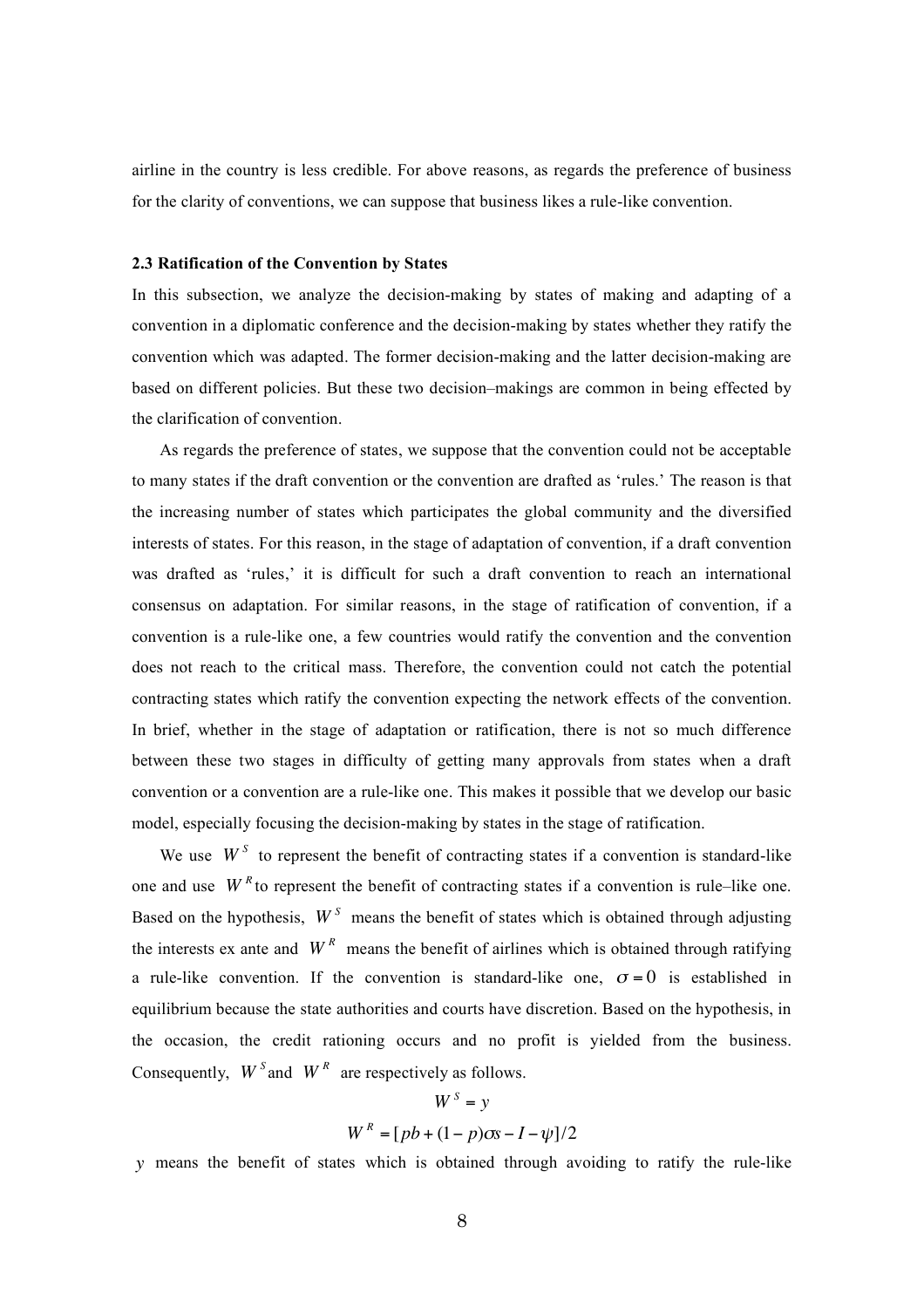convention. This is considered to be a relative benefit of states which is obtained by keeping a room to make discretion for state authorities. In other words, it can be also considered that *y* ! This means the benefit of states which is obtained by keeping the state authorities and courts means an opportunity cost, which is occurred when a state ratifies a rule-like convention and thereby abandons discretion.  $y \in [0, \infty)$  is presupposed to follow the distribution of  $f(y)$ . discretion varies between states.

! ! Considering in that way, when the benefit of states which is obtained not by ratifying the rule-like convention is larger than that which is obtained by it, that is  $W^S \leq (>)W^R$  is established, the state ratifies the rule-like convention. In other wards, when

$$
y \le [pb + (1-p)\sigma s - I - \psi]/2
$$

the state ratifies a rule–like convention.  $\hat{y}$  represents the right side of this formula. In Figure 3, rule–like one. The right part of  $\hat{y}$ , on the other hand, shows the proportion of states which do not ratify a convention if the convention is rule-like one. Therefore,  $\hat{y}$  is the threshold whether the left part of  $\hat{y}$  shows the proportion of states which ratify a convention if the convention is ! each state ratifies a rule-like convention. how many countries ratify a rule–like convention is depends on the form of  $f(y)$  and the size of  $\hat{y}$ . We examine the form of  $f(y)$  and the size of  $\hat{y}$ . It is considered to be practical that the form of  $f(y)$  is widen toward the end and the size of ! result, we can presuppose that a number of states do not like the rule-like convention as the  $\hat{y}$  is small. When the value of  $\hat{y}$  is small, the right part of  $\hat{y}$  is larger than its left part. As the preference of states.

Comparing the result of this subsection with the result of Subsection 2.1 and 2.2, we can conclude that states have a different preference from business in the clarity of convention. This means that even if a drafting organization prepares a draft convention as rules to satisfy the needs from business, such a draft convention is not very acceptable to the potential contracting states. As the result, such a rule-like draft convention would become a standard-like convention in a diplomatic conference. And even if a rule-like convention is made based on such a rule –like draft convention, the convention could not get many ratifications from the potential contracting states and could not reach to the critical mass. In other words, as regards drafting a draft convention as rules, the relation between the needs of business ("draft it as rules!") and the needs of potential states parties ("don't draft it as rules!") is trade-off. Our model presents that it is possible for a drafting organization not to satisfy the needs from potential states parties if it satisfies the needs from business. The important thing is that UNIDROIT was required to satisfy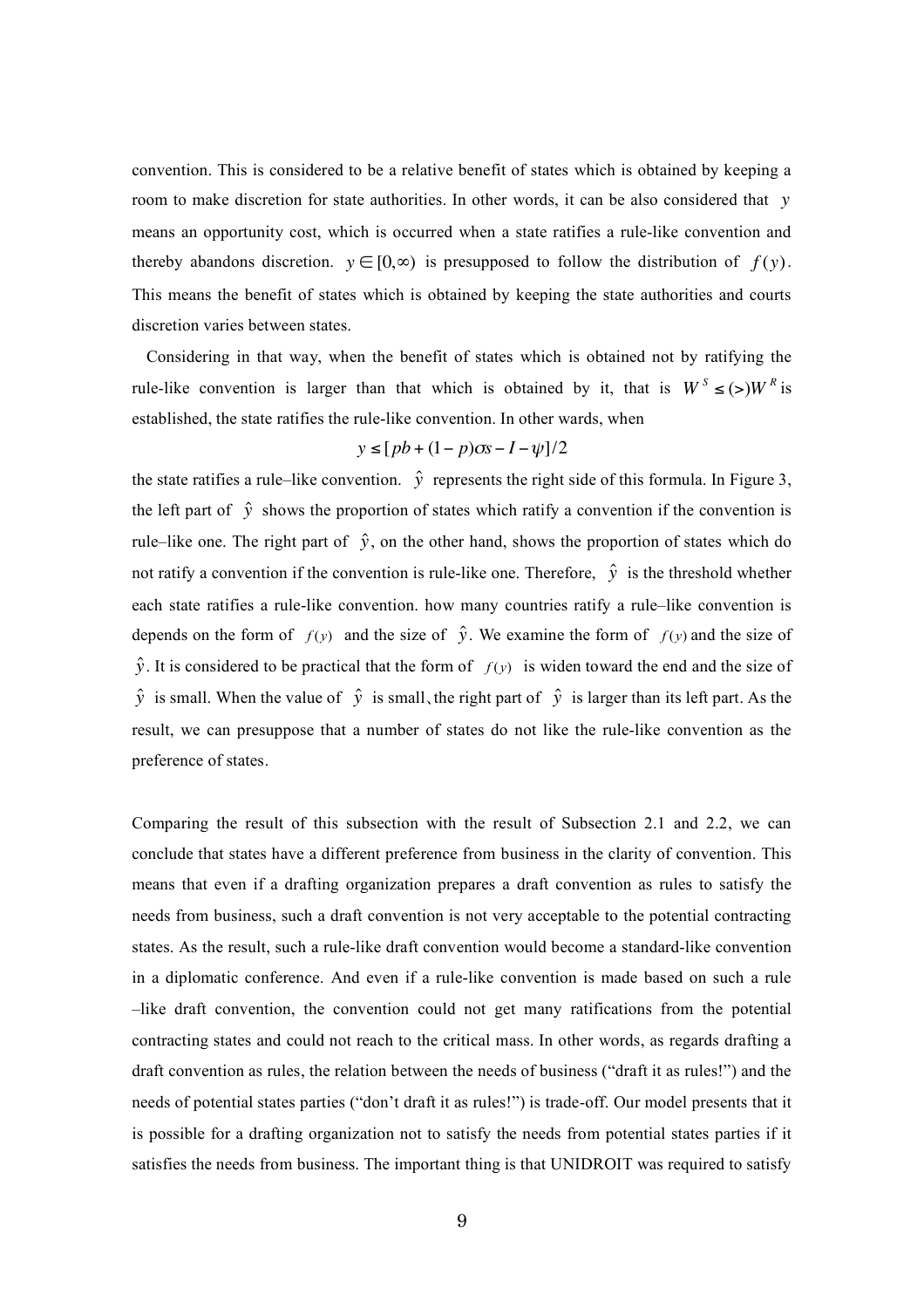these incompatible two needs in drafting the Cape Town Convention.

In this section, as can be seen, we analyze that what a drafting organization needs to consider in drafting a convention which establishes an international regimen of secured transactions of aircrafts, by analyzing this game in the contrary order. Our arguments in this section lead a hypothesis that the needs of business may be incompatible with the needs of potential states parties. In the next section, given this situation, we analyze some devices created by UNIDROIT in drafting the Cape Town Convention to satisfy these two needs.



## **3 Devices in Drafting the Convention**

#### **3.1 Participation of Industrial Groups in the Drafting Process**

As the devices to satisfy the needs of business, firstly, we regard the participation of industrial groups in the drafting process. The Aviation Working Group (AWG) and the International Air Transport Association (IATA) participated in the drafting process of the Convention. The AWG is composed of airframe manufacturers, aircraft engine manufacturer, leasing companies and banks and its members play the role of creditor in aircraft financing. On the other hand, the IATA is an industrial group of airlines. As discussed in Section 2.2, these two industrial groups could directly benefit from entering into force of a convention facilitating the aircraft financing in an efficient manner. These two industrial groups provided information throughout the drafting process by presenting some reports to the Study Group and by participating the Aircraft Protocol Group whose purpose was preparing the draft aircraft protocol.

It is necessary to collect information in a drafting process to draft a convention as rules.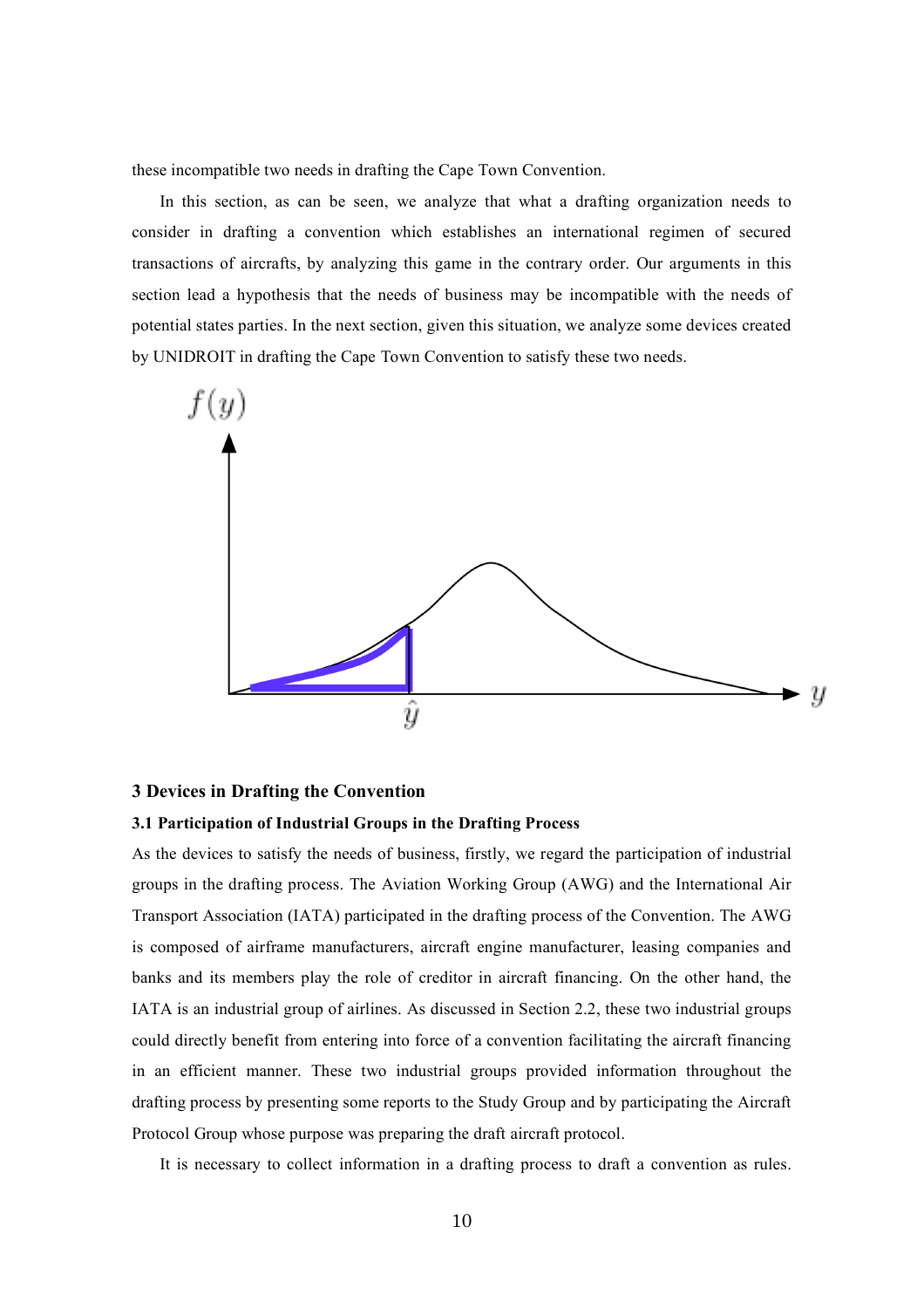And it is important to distill the needs of business from such information and to reflect it to a convention. Some defects in this process would spoil the advantage of rules for which it is possible to design the best acts for each actor to be taken, before each actor acts, from the perspective on facilitating aircraft financing in an efficient manner. It is considered that the participation of these two industrial groups in the drafting process was an effective way to correctly distill the needs of business to reflect to the Convention. The device stated in the next subsection, the dual structure approach, is a device to reflect the needs of business distilled in that way to the Convention, maintaining the clarity of the needs.

## **3.2 Dual Structure Approach**

l

The second device to satisfy the needs of business is the dual structure approach. The Convention consists of the convention and the protocols of each equipment. All articles applied to all categories of equipments are on the convention, while all articles applied to a specific category of equipments are on each protocol (see Figure 4). In this paper, we call such an approach the dual structure approach.

Adapting this approach made it possible for the drafters to consider each equipment separately from other equipments and to set up the group to prepare each draft protocol by equipment. Therefore, even if solutions to a problem is controversial between the equipments, the drafters can draft the best solution for each equipment on each protocol without making compromises and then drafting ambiguous wording. <sup>6</sup> This means that the structure makes surroundings to reflect the needs of business to the Convention, keeping the clarity of the needs distilled by the participation of the industrial groups. Moreover, it is expected that the structure creates an interest of related organizations to the project and encourages their participation in drafting process.

The relationship between the convention and the protocols is as follows. Firstly, the convention enters into force only as regards a category of objects to which a Protocol applies: (a) as from the time of entry into force of that Protocol; (b) subject to the terms of that Protocol; and (c) as between States Parties to this Convention and that Protocol (Art. 49). And secondly, to the extent of any inconsistency between this Convention and the Protocol, the Protocol shall prevail (Art. 6-2). The relationship is also very important to ensure the rule-like nature of the

<sup>6</sup> Mark J. Sundahl, *The "Cape Town Approach": A New Method of Making International Law*, 44 COLUM. J. TRANSNAT'L L.  $339, 362$  ( $2006$ ) [hereinafter Sundahl  $2006$ ].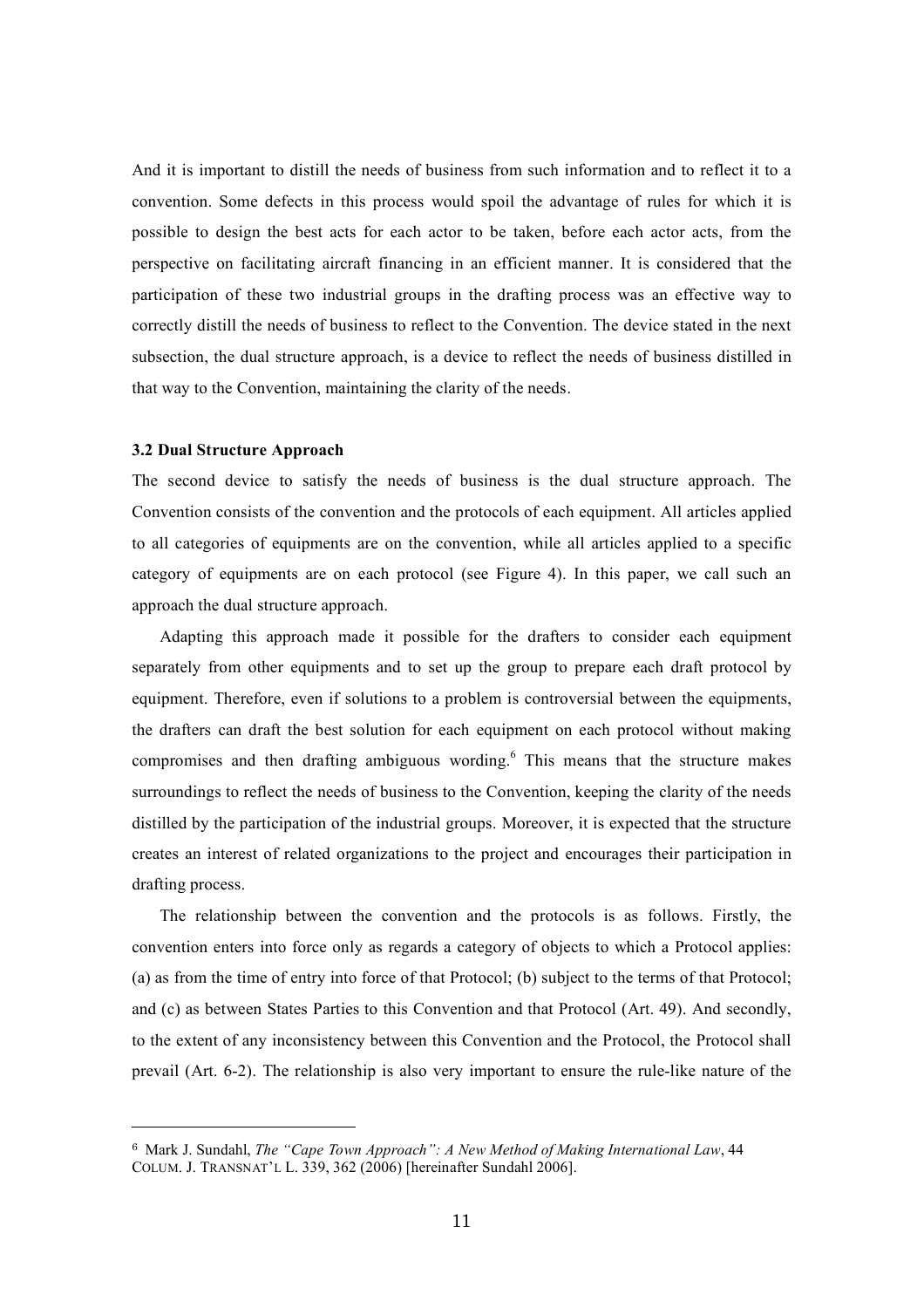Convention.

In addition, the dual structure approach made it possible to integrate the common matters among all equipments into the convention. This means that the approach isn't suffered from a problem which would have happened if UNIDROIT had adapted the stand-alone approach, namely the problem that even common matters among all equipments could be provided differently in each convention. As the result, the courts of contracting states interpret a common matter among all equipments in a same manner based on a same provision in the convention.<sup>7</sup> The dual structure approach is expected to promote the quicker establishment of case laws about these common matters than stand-alone approach. Because the establishment of case laws supplies predictability to business, the approach also has the merit to shift the convention to more rule-like one quickly.

#### **3.3 Removal of Good Faith from the Interpretation Tool**

The third device to meet the requirement of business is removing the good faith from the interpretation tools of the Convention. Although it was intend to give more contents to the convention in the stage of drafting, the Convention includes some matters which could not resolve or which were considered that doing so was not desirable in the stage of drafting. It is the courts in contracting states that resolve these matters. Therefore, the key to reduce uncertainty incident to these matters depends on whether interpretations of these matters by the national courts are unified.

Art. 5.1 of the convention provides for interpretation tools which the national courts can use. The provision says that "in the interpretation of this Convention, regard is to be had to its purposes as set forth in the preamble, to its international character and to the need to promote uniformity and predictability in its application." It is an instruction to national courts to avoid national concepts in interpreting the texts. $8$  But it is questionable for the provision to facilitate unified interpretations of these matters by national courts, considering the degree that the legal concepts of national laws effect national judges.

But it is important to exclude the good faith from the interpretation tools of the convention intentionally. When the study group discussed whether this legal conception was adapted, AWG

<sup>7</sup> *See* Roy Goode, Official Commentary on the Convention on International Interests in Mobile Equipment and the Protocol thereto on Matters Specific to Aircraft Equipment (2002, Unidroit) at 7 [hereinafter Official Commentary].

<sup>8</sup> *Id.*, at 63.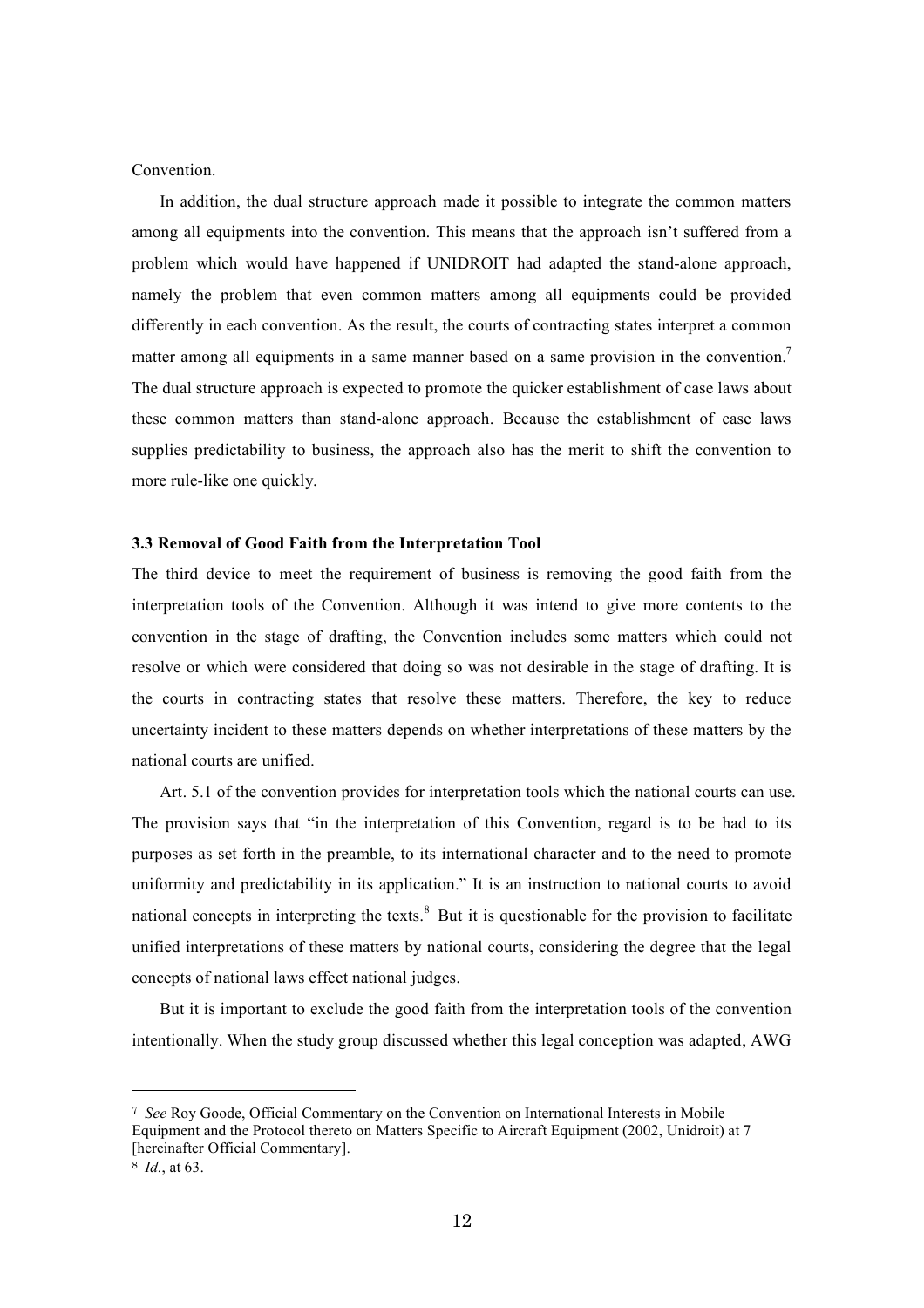and IATA asked that the good faith was excluded from the interpretation tools because of uncertainty. They said that "the absence of a good faith standard in a number of jurisdictions, as well as the varying treatment of this concept in others, will result in uncertainty as to the meaning of the provision," and concluded that "[i]t is, in sum, a potentially litigious provision which we view as inappropriate in a convention designed to provide clear, useful rules supporting international asset financing."<sup>9</sup>

Here again considering Art. 5.1 of the convention on a basis of the discussion developed in the drafting process, the meaning of the provision is to stop giving the courts of contracting states a legal conception which may supply uncertainty. Art. 5.1 of the convention stops the courts of contracting states diminishing the business needs reflected in the convention when they apply it.

### **3.4 Application of the Party Autonomy**

The forth device to meet the requirement of business is to apply the party autonomy to supply open-textured provisions with contents. At the beginning, as regards the manner in which remedies are exercised, the drafting group drafted that any remedy giving to chargee "shall be exercised in a commercially reasonable manner. In determining what is reasonable the court shall have regard to any terms of the security agreement relating to the manner of exercise of such remedies."<sup>10</sup> In response, AWG and IATA taked issue with this provision and, in particular, with the open-textured concept of a commercially reasonable manner of exercising remedies. They did so on the grounds "that its interpretation (ⅰ) would be unclear, (ⅱ) would vary quite widely between jurisdictions, (ⅲ) would invite litigation, and (ⅳ) could be used as inappropriate justification in support of decisions by courts to prefer their nationals in the context of international litigation."<sup>11</sup> In brief, they had misgivings about uncertainty resulted from such an open-textured provision.

Following the statement, AWG and IATA suggested that "very fundamental questions relating to the manner in which remedies are exercised should not be left to national courts without adequate guidance" and that "transaction parties should be able to negotiate this matter with minimal, if any, policing" and recommended that "the remedies giving to chargee would

<sup>9</sup> *See* UNIDROIT 1997 Study LXXII – Doc. 32 Add. 2 at 8 [hereinafter AWG/IATA Memo].

<sup>10</sup> UNIDROIT 1996 Study LXXII – Doc. 30 at 11.

<sup>11</sup> AWG/IATA Memo, *supra* note 9, at 9.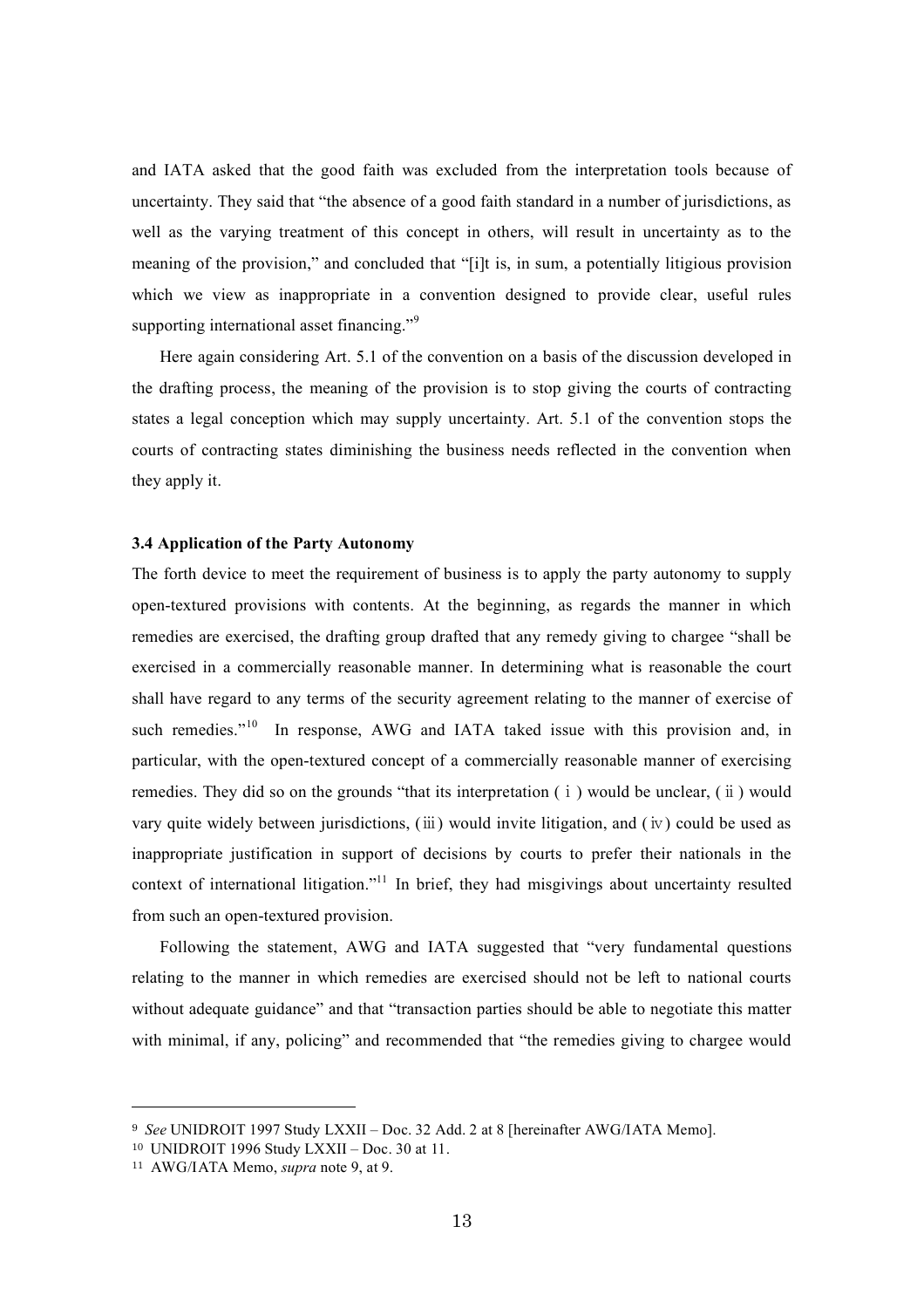be exercisable to the extent and on the terms set forth in the relevant agreement."<sup>12</sup> In brief, they insisted that it was the transaction parties rather than the courts of contracting states that should supply substantial and specific contents to the open-textured concept of a commercially reasonable manner of exercising remedies. Ultimately, the manner in which remedies are exercised is provided along the two industrial groups' recommendation: any remedy "shall be exercised in a commercially reasonable manner. A remedy shall be deemed to be exercised in a commercially reasonable manner where it is exercised in conformity agreement except where such a provision is manifestly unreasonable.<sup> $13$ </sup> And, as regards aircraft equipments, this concept of a commercially reasonable manner of exercising remedies is extended to all remedies given by the convention and the aircraft protocol.<sup>14</sup> Such provisions extend the area which business can control when they transact.

As stated above, these five devices individually play important roles to draft a rule-like draft convention. We will explain the effects of them, based on our model. As the result that these devices strengthen the rule-like character of the Treaty, firstly, related authorities and courts in contracting states are bound to the clear text of the Treaty. This improves the protection level of security interests  $\sigma$  in Subsection 2.2 and, thereby, makes it possible for lenders to predict the smooth exercise of their security interests in the contracting state in case of the default of the airlines. That is to say, these devices help to create an attractive legal environment in contracting states for foreign lenders (this results from a decrease in the range of  $\sigma$ , in which a credit rationing occurs, in Figure 2).

Secondly, the reduction of legal risk resulting from improvement of the protection-level of security interests is reflected the country risk premium, and is expected to make *t* \* , the transfer from the borrower to the lender, smaller ( $\partial t^* / \partial \sigma < 0$ ). The reaction of the EXIM is typical of such decrease of country risk premium.

Thirdly, the reduction of  $t^*$  results in increase of profits of the domestic airlines. From the presumption, this means increase of  $W<sup>R</sup>$  in Subsection 2.3, that is to say, right shift of the threshold  $\hat{y}$  (see Figure 5). As the result, the shaded region increases and the model shows that the proportion of countries ratifying the rule-like treaty increases. 15

|<br>|<br>|

<sup>12</sup> *Id.*, at 10.

<sup>13</sup> Art. 8-3 of the convention.

<sup>14</sup> Art. Ⅸ-3 of the aircraft protocol.

<sup>15</sup> See Anthony Saunders & Ingo Walter, *Proposed UNIDROIT Convention on International Interests in*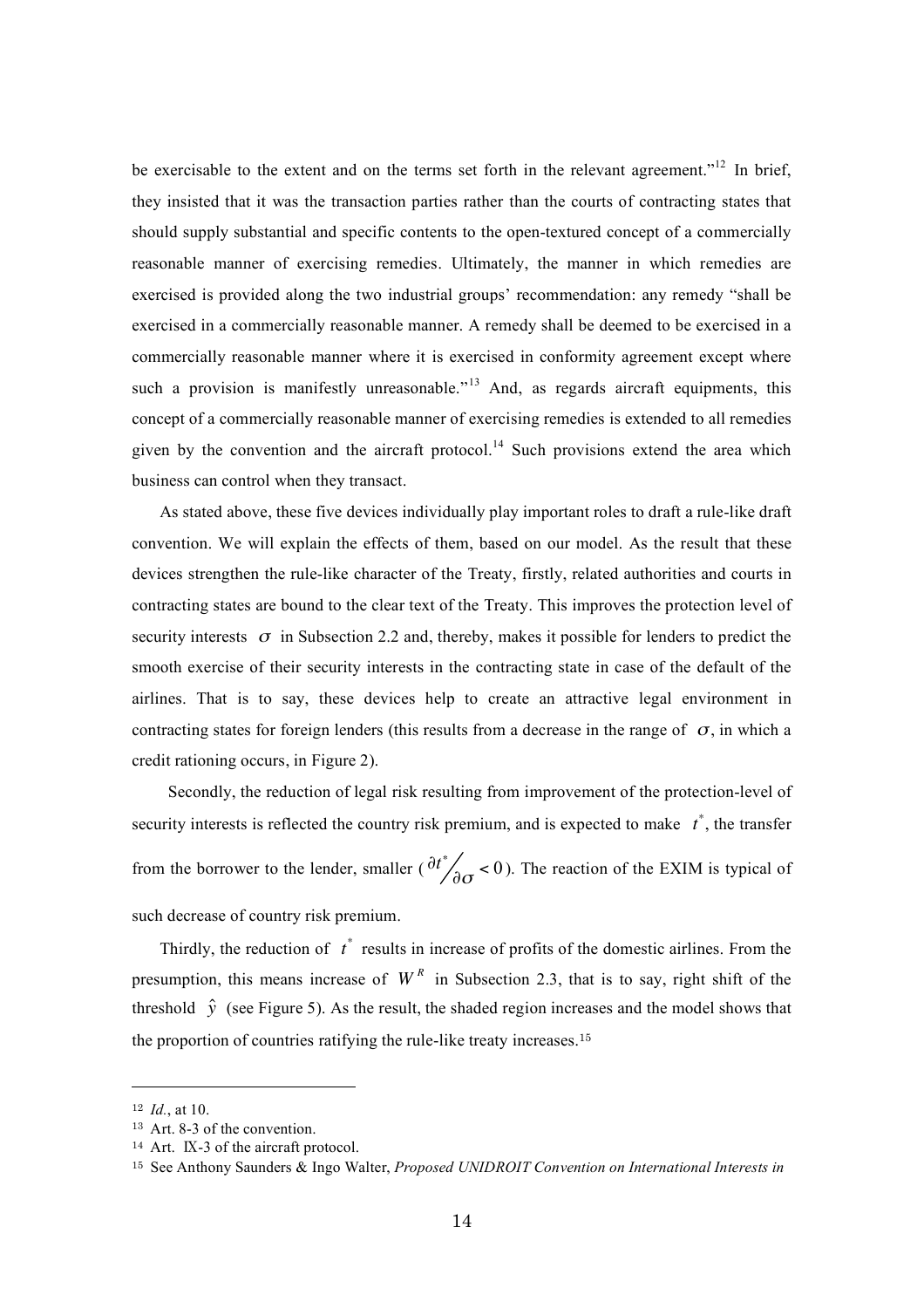## **3.5 Limitation of Equipments Covered by the Convention**

On the other hand, as the devices to satisfy the needs of potential contracting states, firstly, we regard limitation of the types of personal properties covered by the convention to some high-value mobile equipments.

## **3.6 System of Declarations**

l

The second device to meet the requirement of potential contracting states is introducing the system of declarations. These options are prepared for even such provisions as Art. 54-2 and Art. Ⅺ, which are important to facilitate asset-based financing and leasing in an efficient manner. But there is no option which damages the rules of priority among creditors and the international registration system. From this points, the meaning of the system of declarations is that the each contracting state can do decision-makings about important matters as far as the essential business needs reflected into the convention and the logical consistency in the convention are protected.

Uniformity and clarity of a convention are two important factors to supply predictability to international commercial transactions. On one hand, it is obvious that introduce of the system of declarations reduces international uniformity of the Convention. But on the other hand, it is also obvious that clarity of the Convention would not be maintained in a level which business required if the system of declarations was not introduced into the convention, because differences between national property laws are too big to adjust national laws to clear texts of the convention. For the following two reasons, it is relevant that the drafters give priority to clarity rather than uniformity. Firstly, to facilitate aircraft financing in an efficient manner around the world, it is important for creditors to exercise their security interests rapidly and surely at default of airlines. To realize it, it is needed to restrict contracting states to the clear text of the convention. Secondly, we can point out that the parties concerned with the type of transactions covered by the Convention can ask legal advices easily. Considering these two reasons, the problem that the system of declarations complicates the convention is not serious. On the contrary, considering that the industrial groups of the potential users of the convention participated in the drafting process of the convention, it results from their decision-making that

*Mobile Equipment as Applicable to Aircraft Equipment Through the Aircraft Equipment Protocol: Economic Impact Assessment*, XXIII AIR & SPACE L. 339, 346 (1998).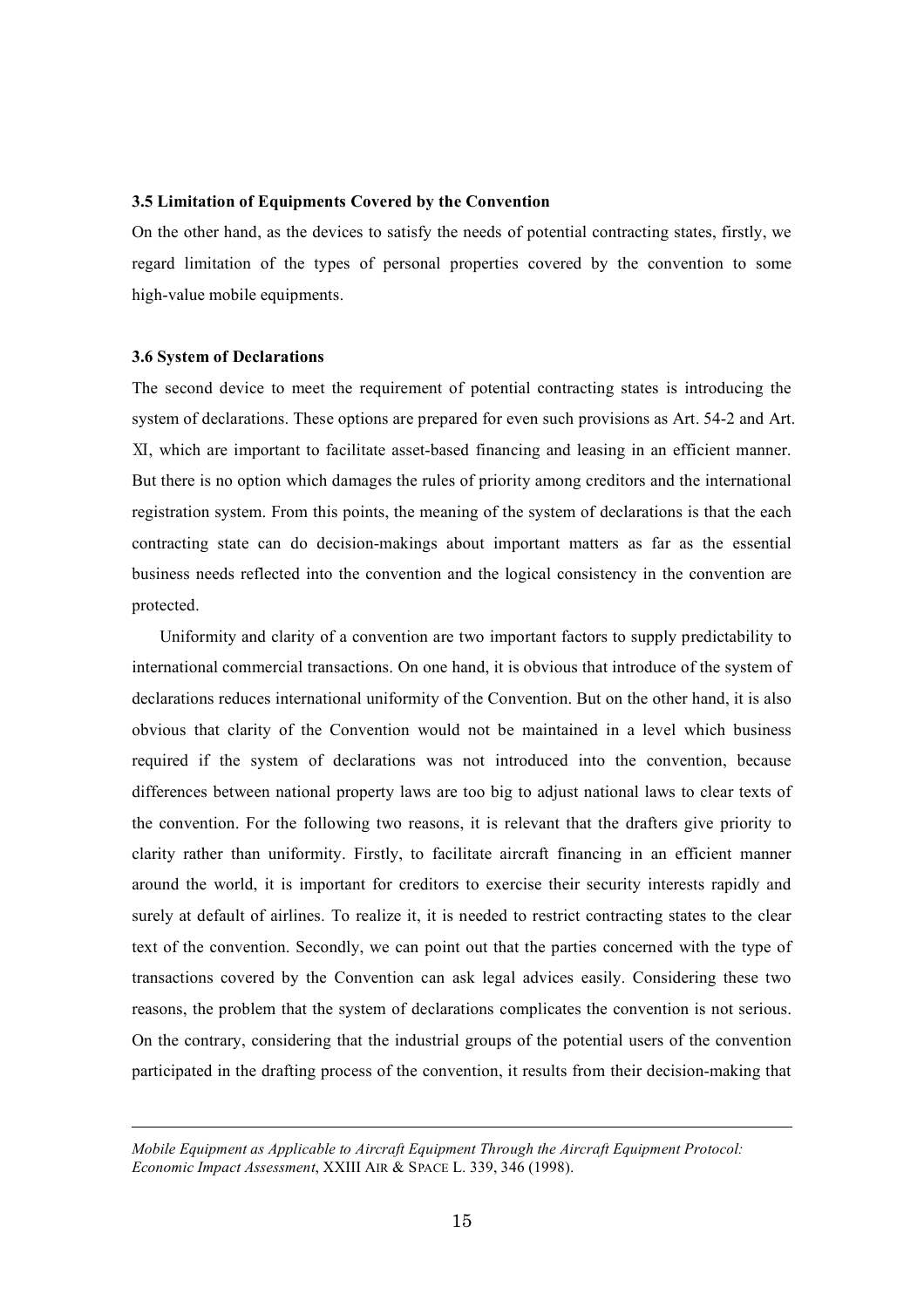the complicated rules are more desirable than the simple standards in facilitating aircraft financing. The parties who plan to enter into aircraft financing can easily get information about all contents of declarations which each contracting state do by seeing the UNIDROIT's website.<sup>16</sup>

As stated above, these two devices individually play important roles to make the Treaty acceptable to many states. We will explain the effects of them, based on our model. Firstly, as the result that the drafters limited the types of personal properties covered by the Treaty to some high-value mobile equipments and introduced the system of declarations, it becomes possible to give potential contracting states the opportunity of ratifying the Treaty by each equipment. This is expected to have the effect to present an essence for policy-making to potential contracting states and presses them to make a choice between two policies. That is to say, one policy is to ratify the Treaty and, thereby, to facilitate acquisition and use of aircrafts in their own country. The other is to continue to adjust interests of all interested parties ex post as in past decades. In other words, it has the effect to make potential states parties aware of the  $\hat{y}$ .

needs reflected into the Treaty and the logical consistency in the Treaty are protected. This Moreover, introducing of the system of declarations made it possible that the each contracting state makes a decision on some important matters, as far as the essential business makes  $W<sup>S</sup>$  (the benefit a state obtains if it does not ratify the rule-like convention), and y line means the previous distribution and the solid line do the new distribution. When the (the opportunity cost a state bears if it ratifies the rule-like convention), smaller. Fugure 5 indicates that the distribution of *y* moves in the left direction in our model. In Figure 5, the dot benefits y tend to decrease), we can see in the Figure that the number of contracting states distribution of the potential contracting states' *y* changes as described above (the whole ! change. The limitation of equipments covered by the Convention and the introduction of the increases even if the threat vale  $\hat{y}$ , at which a state ratifies rule –like conventions, doesn't ! rule-like convention and thereby the Convention more applicable one. Therefore, it is concluded system of declarations are considered to change the preference of countries in the clarity of that these two devices have the effect to loosen the participation restrictions to the Convention.

 $16$  <http://www.unidroit.org/english/implement/i-2001-convention.pdf>.

<sup>&</sup>lt;http://www.unidroit.org/english/implement/i-2001-aircraftprotocol.pdf>.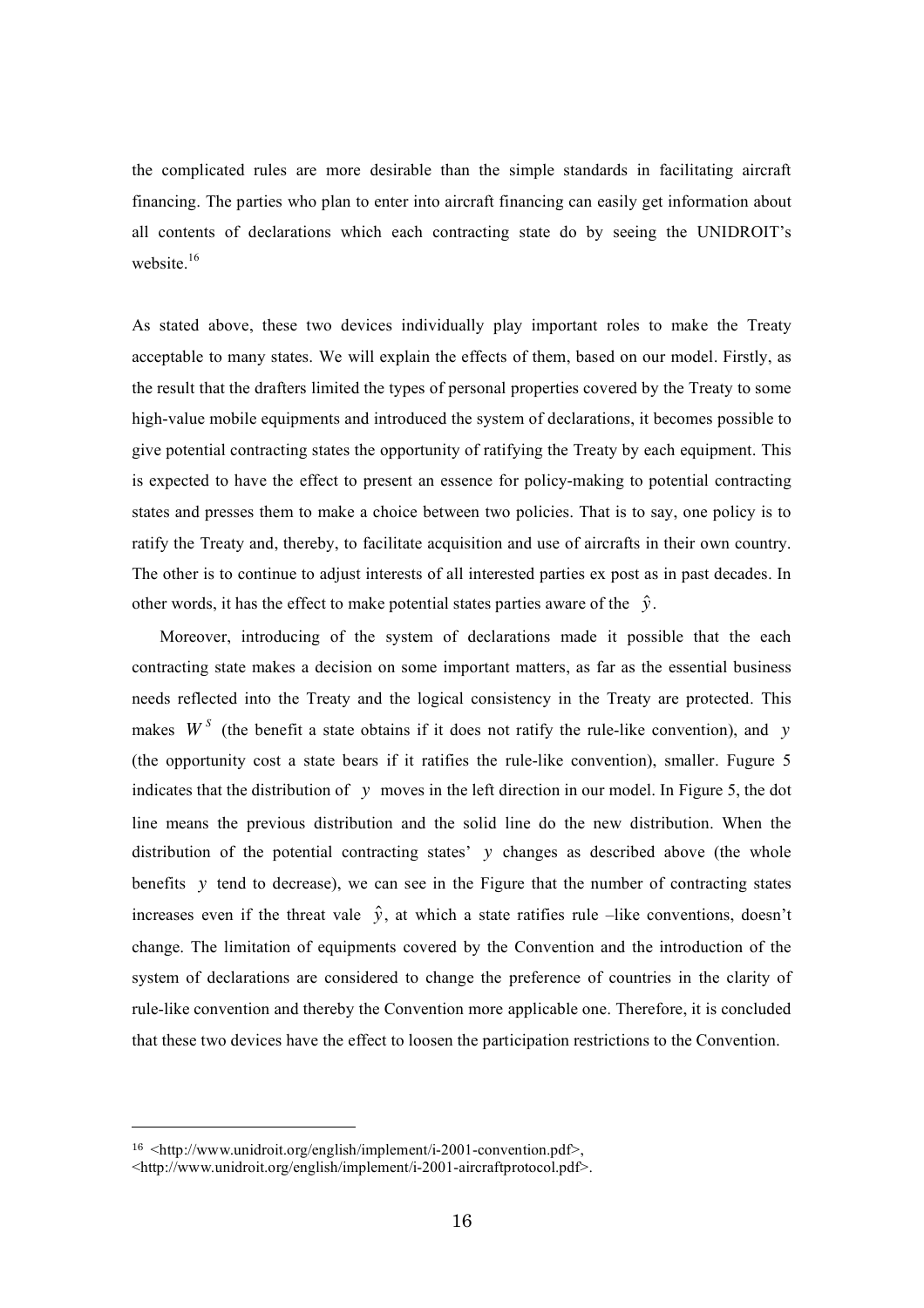

# **4 Concluding Remarks**

This paper explores why the Cape Town Convention is successful today. The word of `successful' has two means in this context. The Convention is, on one hand, successful in offering business the predictability enough to facilitate the aircraft financing in an efficient manner. The Convention is, on the other hand, successful in obtaining a number of contracting states. As sated above, as regards drafting the duties of convention clear, it is always not easy to satisfy the two needs between business and countries. The UNIDROIT made it possible to satisfy these two needs by creating various devices in the drafting process.

The convention has the potentiality to realize a policy over borders. When, to realize a policy, it is required for a convention to offer the predictability and thereof to be drafted as 'rulers' rather than 'standards,' the drafting process of the Convention will present some suggestions. Firstly, it is important for the drafters to understand the preferences of related actors and then to decide which actors should be allowed to participate in the drafting process. Secondly, it is important to bring an appropriate order to the drafting process for the allowed actors to fulfill their expected roles. In the drafting process of the Convention, the dual structure and the system of declarations function as such orders. Thirdly, it is important to prescribe each role of actors required to realize a transnational policy clearly in a convention. For example, which actor can fill ambiguous provisions of convention with meanings? Is it the courts of contracting states or the parties of transactions? Finally, it is important to create the devices for many countries to accept a convention. It should not be forgotten that the realization of a policy